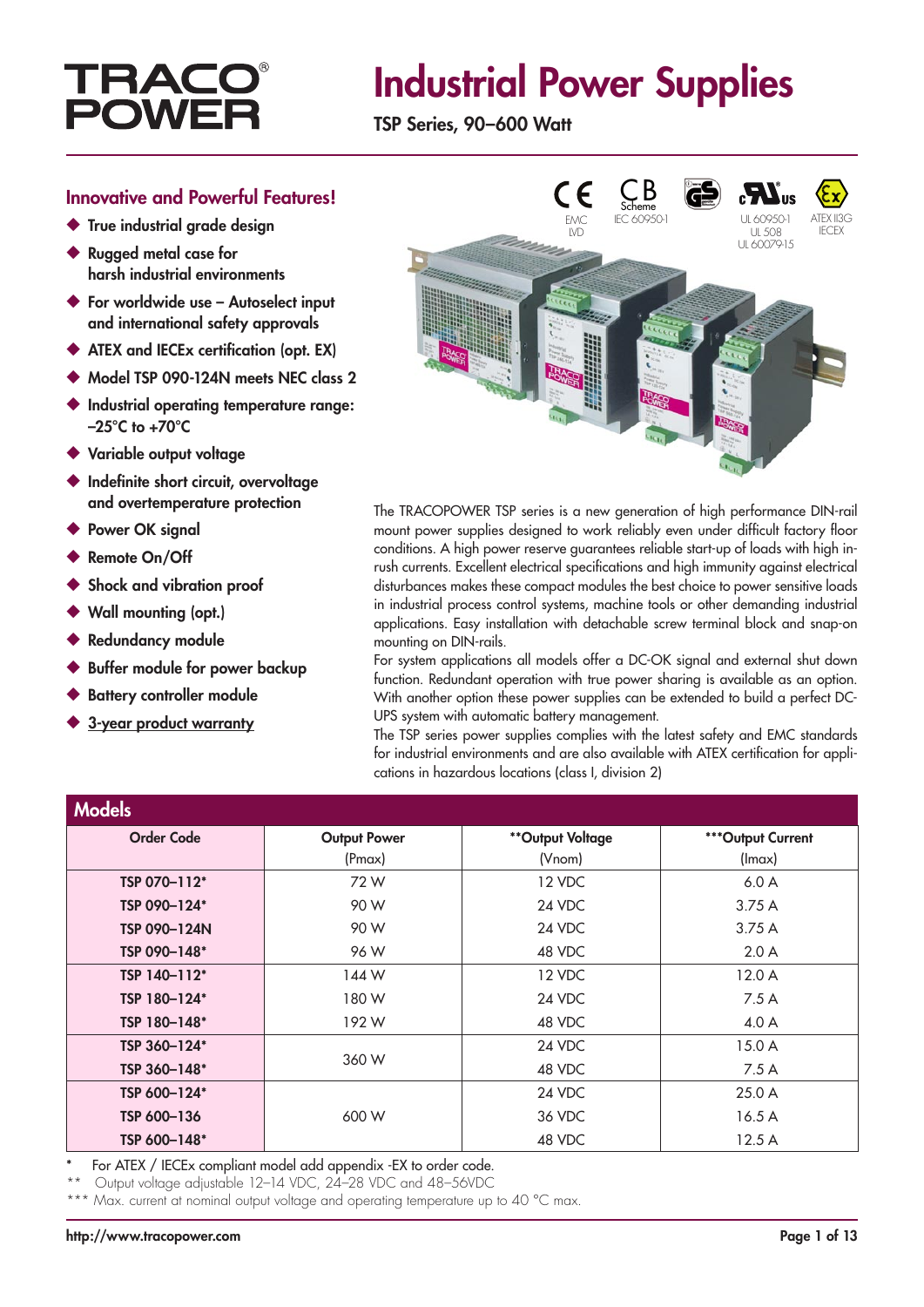

Product Features

## **Industrial Power Supplies**<br>
SP Series
20-600 Watt 90–600 Watt

### **The Ultimate DIN - Rail Power Supply !**

Remote On/Off

**Control Output for true** N+1 Redundancy or **Battery Operation** 

 $u_{28y}$ 

Industrial Power Supply<br>TSP 240-13-V  $240.$ 

Jumper for Parallel Operation or Battery Charge Mode selectable by Jumper

Detachable Screw Terminal Block for quick disconnect and easy Installation

Double Output Terminals for easy wiring of multiple loads

Dual Color Status Indicator LED

Adjustable Output Voltage

Remote Diagnostic via floating Relay Contact or PNP Output

> Autorange Input for worldwide Use

Rugged, Ultracompact Metal Case, Shock and Vibration tested per IEC 60068-2 Standard

> Industrial Safety Approval Package to comply with: IEC/EN 60950-1 UL/cUL 60950-1 UL 508, CSA-C22.2 No.107 EN/UL 60079-15 ATEX 94/9/EC, IECEx (Opt. EX) ANSI/ISA 12.12.01

EMC Compliance to EN 61204-3 Standard for Industrial Power Supplies SEMI F47

Convection Cooling, no internal Fan, Thermal Overload Protection

Self-locking DIN-rail fixing Latch or optional Wall Mounting Brackets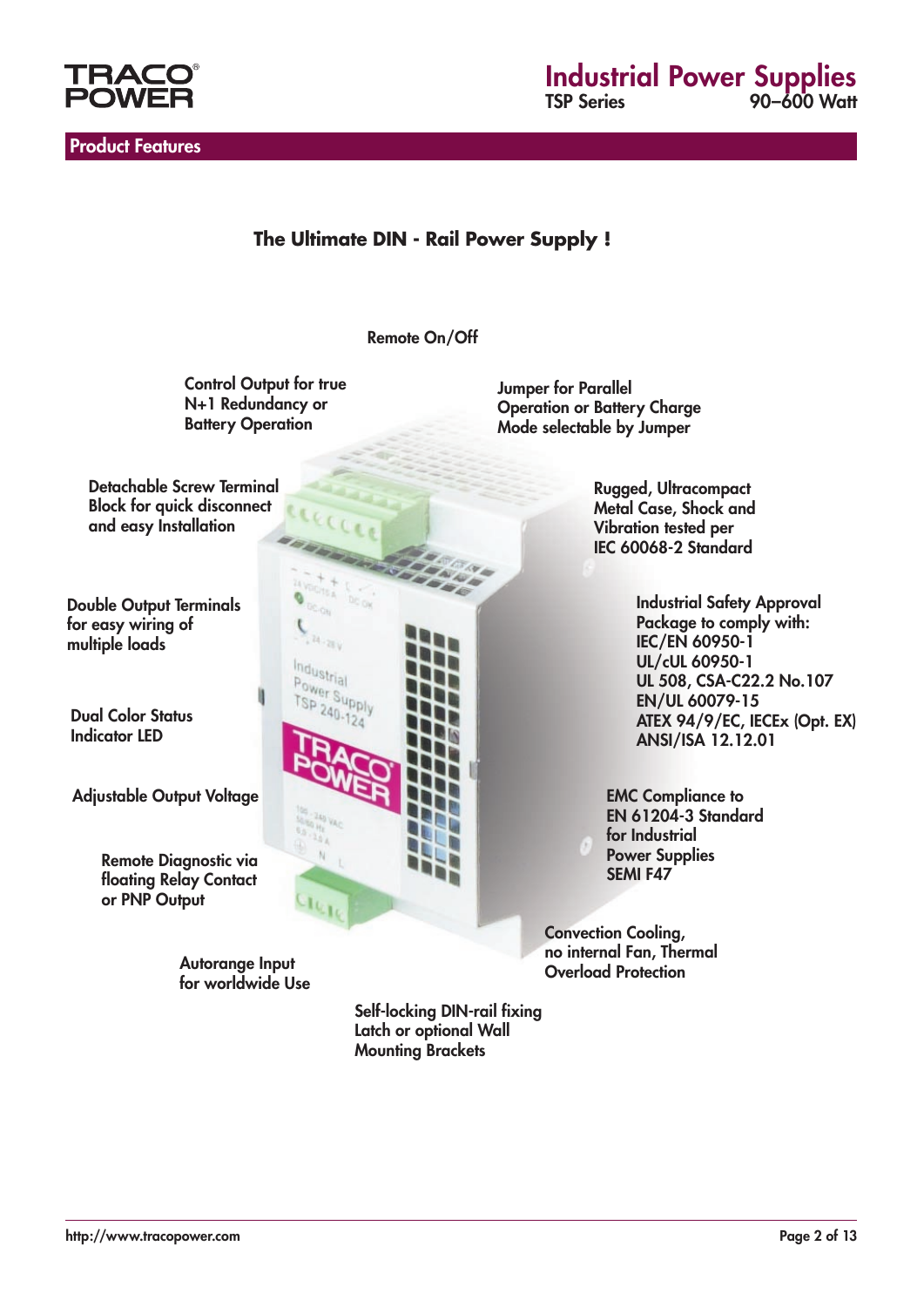# **TRACO®**<br>POWER

## Industrial Power Supplies TSP Series 90–600 Watt

| <b>Input Specifications</b>                      |                                                      |                                        |                                                                                                               |  |
|--------------------------------------------------|------------------------------------------------------|----------------------------------------|---------------------------------------------------------------------------------------------------------------|--|
| Input voltage range                              |                                                      |                                        | - TSP 070/090 85 - 263 VAC universal input                                                                    |  |
|                                                  |                                                      | - other models:                        | 85 - 132 / 187 - 264 VAC autoselect                                                                           |  |
| Input voltage frequency                          | - output current derating at operation below 100 VAC |                                        | see graph B, page 5<br>$47 - 63$ Hz                                                                           |  |
| Harmonic limits                                  |                                                      |                                        | EN 61000-3-2, Class A (for limited output power)                                                              |  |
|                                                  |                                                      |                                        | 20 ms min. (full load 115/230 VAC)                                                                            |  |
| Holdup time<br>Inrush current                    |                                                      |                                        | <b>115 VAC</b><br><b>230 VAC</b>                                                                              |  |
|                                                  |                                                      | $-$ TSP 070/090                        | $<$ 12 A<br>< 20 A                                                                                            |  |
|                                                  |                                                      | $-$ TSP $140/180$                      | $<$ 13 A<br>< 25 A                                                                                            |  |
|                                                  |                                                      | $-$ TSP 360                            | < 25 A<br>$<$ 16 A                                                                                            |  |
|                                                  |                                                      | $-$ TSP 600                            | $<$ 30 A<br>< 25 A                                                                                            |  |
| Recommended circuit breaker,<br>characteristic C |                                                      | $-$ TSP 070/090/140/180<br>$-$ TSP 360 | $6.0 - 16.0 A$<br>$10.0 - 16.0 A$                                                                             |  |
| or fuse, slow blow type                          |                                                      | $-$ TSP 600                            | $16.0 - 25.0 A$                                                                                               |  |
| Efficiency                                       |                                                      |                                        | 87 % typ.                                                                                                     |  |
| <b>Output Specifications</b>                     |                                                      |                                        |                                                                                                               |  |
| Output voltage adj. range                        |                                                      | - 12 VDC models:                       | $12 - 14$ VDC                                                                                                 |  |
|                                                  |                                                      | $-24$ VDC models: $24 - 28$ VDC        |                                                                                                               |  |
|                                                  |                                                      | - 36 VDC model: 36 - 42 VDC            |                                                                                                               |  |
|                                                  |                                                      | $-48$ VDC models: $48 - 56$ VDC        |                                                                                                               |  |
|                                                  |                                                      |                                        | At output voltage higher than nominal output voltage<br>max. output current has to be reduced accordingly, in |  |
|                                                  |                                                      |                                        | order not to exceed max. output power.                                                                        |  |
| Regulation                                       | - Input variation                                    |                                        | $0.5\%$ max.                                                                                                  |  |
|                                                  | $-$ Load variation (10-100 %)                        |                                        | $0.5\%$ max.                                                                                                  |  |
| Ripple and Noise (20MHz bandwidth)               |                                                      |                                        | 100 mV pk-pk typ. (200 mV pk-pk max. at Imax)                                                                 |  |
| Electronic short circuit protection              |                                                      |                                        | current limitation at Imax.<br>constant current, automatic recovery                                           |  |
| Output overvoltage protection                    |                                                      | - 12 VDC models:                       | 20 V                                                                                                          |  |
|                                                  |                                                      | - 24 VDC models:                       | 35 V                                                                                                          |  |
|                                                  |                                                      | - 36 VDC model:<br>- 48 VDC models:    | 43 V<br>60 V                                                                                                  |  |
| Overload protection                              |                                                      |                                        | electronic overload protection                                                                                |  |
| Overtemperature protection                       |                                                      |                                        | switch off at overtemperature, automatic restart                                                              |  |
| Power back immunity                              |                                                      | - 12 VDC models:                       | 16 V                                                                                                          |  |
|                                                  |                                                      | - 24 VDC models:                       | 35 V                                                                                                          |  |
|                                                  |                                                      | - 36 VDC model:                        | 48 V                                                                                                          |  |
|                                                  |                                                      | - 48 VDC models:                       | 63 V                                                                                                          |  |
| Status indicator<br>Power OK signal              |                                                      | - 12 VDC models:                       | dual color LED (green: DC ok, red: DC off)                                                                    |  |
|                                                  | - trigger threshold:                                 | - 24 VDC models:                       | 9 – 11 V<br>$18 - 22V$                                                                                        |  |
|                                                  |                                                      | - 36 VDC model:                        | $27 - 34V$                                                                                                    |  |
|                                                  |                                                      | - 48 VDC models:                       | $36 - 46$ V                                                                                                   |  |
|                                                  | - active output signal:                              | - 12 VDC models:                       | 11.0 V $\pm$ 1.0 V                                                                                            |  |
|                                                  | (reference to -Vout)                                 | - 24 VDC models:                       | (20 mA max. for TSP 070, 40 mA max. for TSP 140)<br>22.0 V $\pm$ 2.0V / 20 mA max.                            |  |
|                                                  |                                                      |                                        | (10 mA max. for TSP 090, 20mA max. for others)                                                                |  |
|                                                  |                                                      | - 36 VDC model:                        | 34.0 V ± 2.0 V / 20 mA max.                                                                                   |  |
|                                                  |                                                      | -48 VDC models:                        | 44.0 V ±4.0 V / 15 mA max.                                                                                    |  |
|                                                  | - relay output                                       |                                        | $DC$ $OK =$ contact closed<br>rated: 30 VDC/1.0 A for 12/24 VDC models                                        |  |
|                                                  |                                                      |                                        | rated: 30 VDC/2.0 A for 36 VDC model                                                                          |  |
|                                                  |                                                      |                                        | rated: 48 VDC/0.5 A for 48 VDC models                                                                         |  |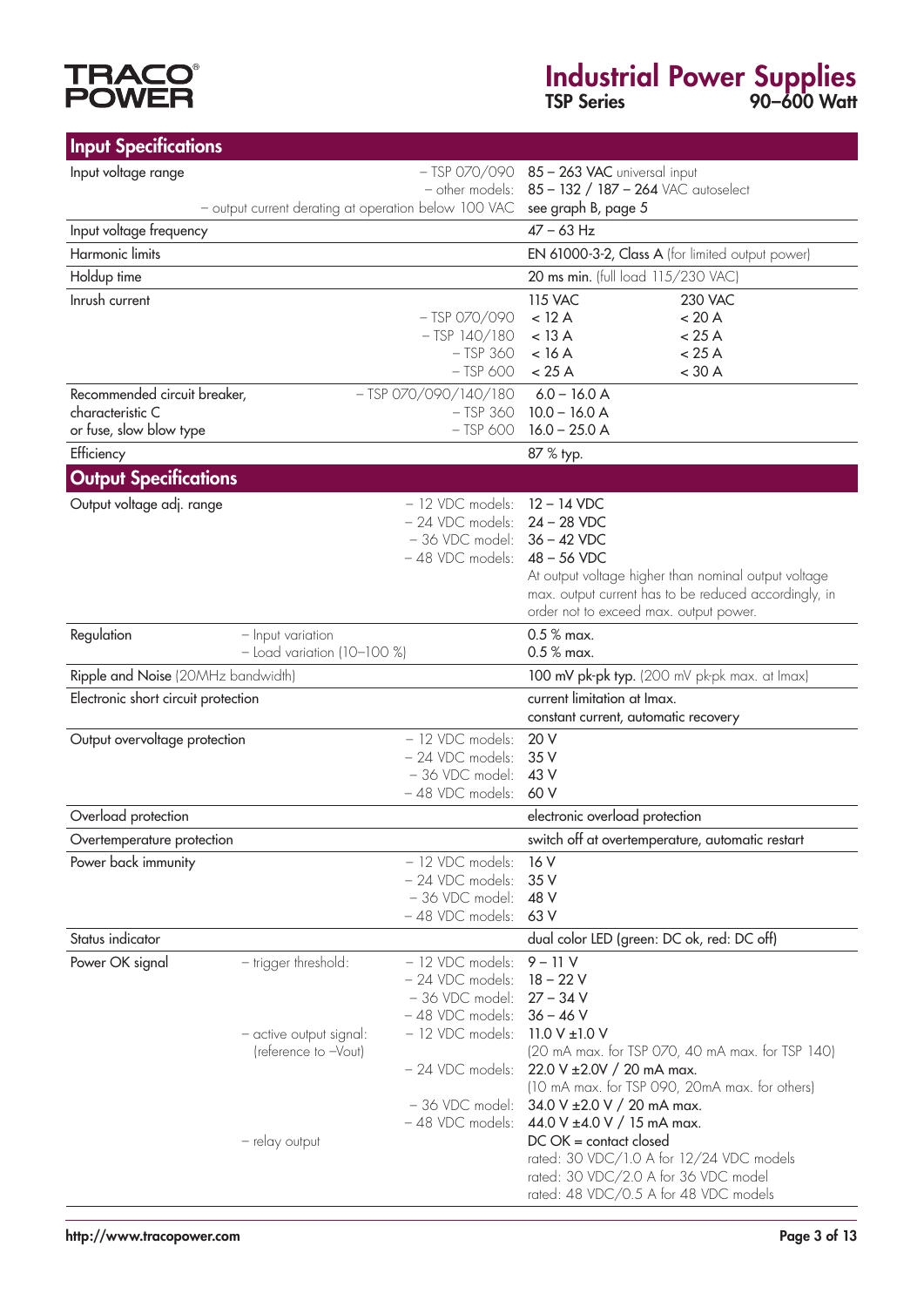# **TRACO<sup>®</sup>**<br>POWER

## Industrial Power Supplies TSP Series 90–600 Watt

| <b>General Specifications</b>                  |                                                                                                 |                                                                                             |
|------------------------------------------------|-------------------------------------------------------------------------------------------------|---------------------------------------------------------------------------------------------|
| Max. capacitive load                           |                                                                                                 | unlimited                                                                                   |
| Temperature range                              | - Operating                                                                                     | $-25^{\circ}$ C to +70 $^{\circ}$ C max. (-13 $^{\circ}$ F to +158 $^{\circ}$ F)            |
|                                                |                                                                                                 | (for derating see graph A on page 5)                                                        |
|                                                | - Storage                                                                                       | $-25^{\circ}$ C to $+85^{\circ}$ C (-13°F to $+185^{\circ}$ F)                              |
| Cooling                                        |                                                                                                 | convection cooling, no internal fan                                                         |
| Humidity (non condensing)                      |                                                                                                 | 95 % rel. H max.                                                                            |
| Pollution degree                               |                                                                                                 | $\overline{2}$                                                                              |
| Temperature coefficient                        |                                                                                                 | 0.02 %/K                                                                                    |
|                                                | Reliability, calculated MTTF ( $@ +25^{\circ}C$ acc. to IEC 61709) - TSP 070/090<br>$-$ TSP 140 | $>1.8$ Mio h<br>$>1.2$ Mio h                                                                |
|                                                | $-$ TSP 180/360/600                                                                             | >0.9 Mio h                                                                                  |
| Remote On/Off                                  |                                                                                                 | by ext. contact.                                                                            |
|                                                |                                                                                                 | DC on: -S contact open                                                                      |
|                                                |                                                                                                 | DC off: -S connectetd via 1Kohm to -Vout                                                    |
| Isolation                                      |                                                                                                 | according to IEC/EN 60950-1, UL 60950-1, UL 508                                             |
| Safety standards                               | - Information technology equipment                                                              | IEC/EN 60950-1, UL 60950-1, CSA-C22.2 No. 60950-1-03<br>UL 508, CSA-C22.2 No. 107           |
|                                                | - Industrial control equipment<br>- Electrical equipment for machines                           | EN 60204                                                                                    |
|                                                | - Electronic equipment for power installation                                                   | EN 50178                                                                                    |
|                                                | - Safety transformers for SMPS                                                                  | EN 61558-2-4                                                                                |
|                                                | - Limited power source (model TSP 090-124N)                                                     | EN 60950 sect. 2.5 and NEC Class 2                                                          |
|                                                | - Control equipment for hazardous location                                                      | UL 60079-15<br>(Class I, Division 2, Groups A, B, C, D A Ex n C II C T4 U)                  |
|                                                |                                                                                                 | <b>IEC/EN 60079-15</b> (Class I, Zone 2, EEx nC II C T4 U),                                 |
|                                                |                                                                                                 | ( <a> II3G EEX nAC IIC T4 (T5 with limited power)</a>                                       |
| Safety approvals and                           | $-CB$ report                                                                                    | for IEC/EN 60950-1                                                                          |
| certifications                                 |                                                                                                 | www.tracopower.com/products/tsp-cb.pdf                                                      |
|                                                | – UL approvals                                                                                  | UL 60950-1 rec. File: E181381, UL 508C listed File: E210002<br>www.ul.com -> certifications |
|                                                | - CSA certification                                                                             | (file no. 219759) for UL 60950-1, UL 508, UL 60079-15-02,                                   |
|                                                |                                                                                                 | ANSI/ISA 12.12.01, CSA-22.2 No. 60950-1-03,                                                 |
|                                                |                                                                                                 | CSA C22.2 No. 107, CSA 60079-15-02<br>www.tracopower.com/products/tsp-csa.pdf               |
|                                                | $-\times$ 113G ATEX 94/9/EC                                                                     | certificate no. LCIE 07 ATEX 0004 U (option -EX only)                                       |
|                                                |                                                                                                 | www.tracopower.com/products/tsp-atex.pdf                                                    |
|                                                | - IECEx test report                                                                             | for IEC 60079-15                                                                            |
|                                                | - GS certification                                                                              | www.tracopower.com/products/tsp-iecex.pdf<br>for EN 60950-1, EN 60204, EN 61558-2-4         |
|                                                |                                                                                                 | www.tracopower.com/products/tsp-gs.pdf                                                      |
| Class of protection                            |                                                                                                 | safety class I (IEC 536)                                                                    |
| Degree of protection                           |                                                                                                 | IP 20 (IEC/EN 60529)                                                                        |
| Electromagnetic compatibility (EMC), Emissions |                                                                                                 | EN 61000-6-3, EN 61204-3                                                                    |
|                                                | - Conducted RI suppression on input                                                             | EN 55011 class B, EN 55022 class B,                                                         |
|                                                | - Radiated RI suppression                                                                       | EN 55011 class B, EN 55022 class B,                                                         |
| Electromagnetic compatibility (EMC), Immunity  |                                                                                                 | EN 61000-6-2, EN 61204-3<br>4 kV / 8 kV<br>IEC / EN 61000-4-2<br>criteria B                 |
|                                                | - Electrostatic discharge (ESD)<br>- Radiated RF field immunity                                 | IEC / EN 61000-4-3<br>10 V/m<br>criteria A                                                  |
|                                                | - Electrical fast transient / burst immunity                                                    | $2$ kV<br>IEC / EN 61000-4-4<br>criteria B                                                  |
|                                                | - Surge immunity                                                                                | 1 kV / 2 kV<br>IEC / EN 61000-4-5<br>criteria B                                             |
|                                                | - Immunity to conducted RF disturbances                                                         | IEC / EN 61000-4-6<br>10 V<br>criteria A                                                    |
|                                                | - Power frequency field immunity                                                                | IEC / EN 61000-4-8<br>30A/m<br>criteria A<br>IEC / EN 61000-4-11<br>criteria B/C            |
|                                                | - Mains voltage dips and interruptions<br>- Voltage sag immunity                                | SEMI F47                                                                                    |
|                                                |                                                                                                 | www.tracopower.com/products/TSP_SemiF47.pdf                                                 |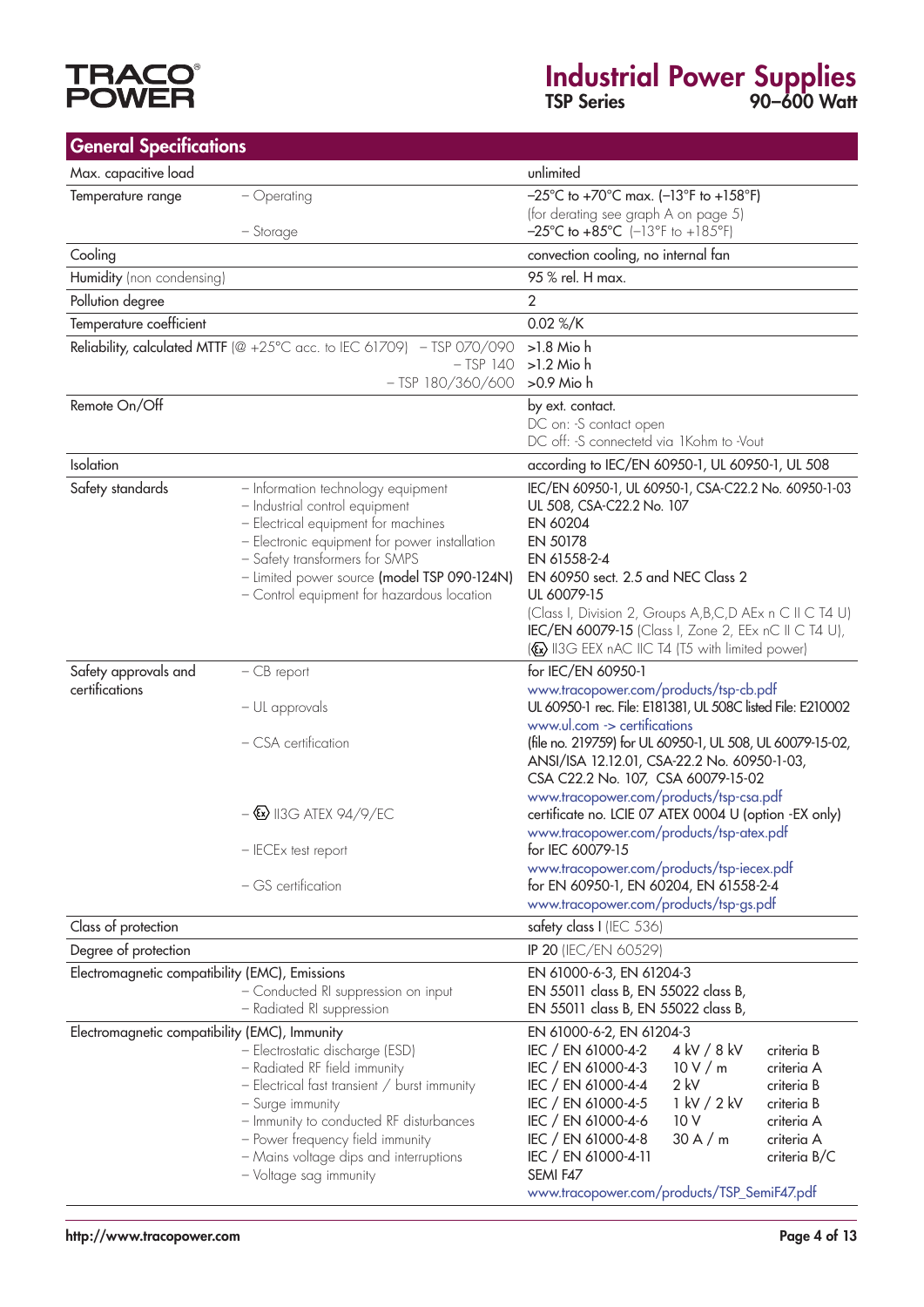# **TRAC<br>POWE**

## Industrial Power Supplies TSP Series 90–600 Watt

| <b>General Specifications</b> |                                                                  |                                                                                   |  |
|-------------------------------|------------------------------------------------------------------|-----------------------------------------------------------------------------------|--|
| Environment                   | $-$ Vibration acc. IEC 60068-2-6;<br>- Shock acc. IEC 60068-2-27 | 3 axis, sine sweep, $10 - 55$ Hz, 1 g, 1 oct/min<br>3 axis, 15 g half sine, 11 ms |  |
| Enclosure material            |                                                                  | aluminium (chassis) / stainless steel (cover)                                     |  |
| Mounting                      | - DIN-rail mounting                                              | for DIN-rails as per EN 50022-35x15/7.5<br>(snap-on with self-locking spring)     |  |
|                               | - Wall mounting (option)                                         | with wall mounting bracket - see page 12                                          |  |
| Connection                    |                                                                  | detachable screw terminals (plugs included)<br>2 terminals per output             |  |
| Installation instructions     |                                                                  | www.tracopower.com/products/tsp_inst.pdf                                          |  |

### Output Power Derating



All specifications valid at nominal input voltage, full load and +25°C after warm-up time unless otherwise stated.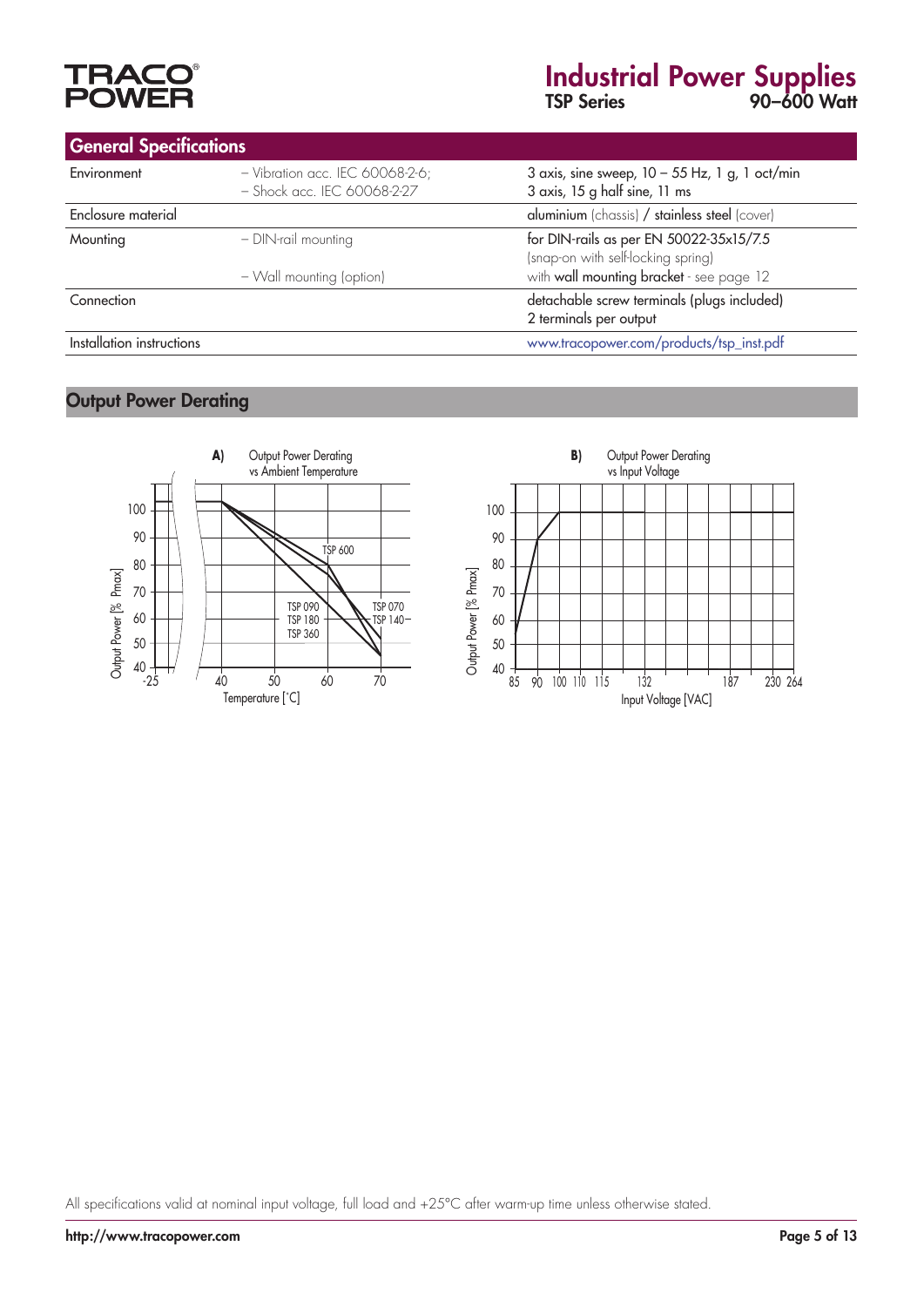

#### TSP–REM Redundancy Module

With this module and two power supplies of the TSP series (of same type) a highly reliable, truly redundant power system can be configured without any additional components. This module enforces the equivalent sharing of the output current by each power supply. The system is fully redundant and provides output power even if one power supply has completely failed e.g. by short circuit on the output. In the event of either power supply failing or being disconnected, the second unit will automatically supply the full current to the load. The redundancy of the system is monitored and if lost, indicated by an alarm output. The inputs are hot swappable and can be loaded up to 15 A each.



| <b>Models</b>             |                   |                  |                       |                     |
|---------------------------|-------------------|------------------|-----------------------|---------------------|
| <b>Order Code</b>         | Input             | <b>Max Power</b> | <b>Output Voltage</b> | <b>Output Power</b> |
| (includes terminal plugs) |                   | per Input        | adjust.               | max.                |
| TSP-REM360                | $2 \times 24$ VDC | $2 \times 360$ W | 24 VDC                | 360 W               |
| TSP-REM600                | 2 x Control input | $2 \times 600$ W | $(24-27 VDC)$         | 600 W               |



#### Function Diagram **Connector Positions**



| <b>Specifications</b>                                  |                                            |                                                                                                                          |
|--------------------------------------------------------|--------------------------------------------|--------------------------------------------------------------------------------------------------------------------------|
| Operating temperature                                  |                                            | $-25^{\circ}$ C to +70 $^{\circ}$ C max. (-13 $^{\circ}$ F to +158 $^{\circ}$ F)<br>derating above 40°C (104°F): 1.5 %/K |
| Electromagnetic compatibility                          |                                            | in correspondence to connected units<br>(no internal switching device)                                                   |
| Redundancy OK signal (Alarm)                           |                                            | trigger threshold at 1822VDC,<br>contact open if both inputs failed                                                      |
| Reliability, calculated MTTF @ +25°C acc. to IEC 61709 | - TSP-REM360<br>$-$ TSP-REM600 > 2.8 Mio h | >3 Mio h                                                                                                                 |
| Safety approvals<br>$-$ UL 508                         |                                            | www.tracopower.com/products/tsp-rem-ul508.pdf                                                                            |
| <b>Dimensions</b>                                      |                                            | see page 10                                                                                                              |
| Remote link cable (0.5m)                               |                                            | 2 cables included with TSP-REM360 module                                                                                 |
| Remote On/Off                                          |                                            | by ext. contact: contact open = On, contact closed = Off                                                                 |
| Installation instructions                              |                                            | www.tracopower.com/products/tsp-rem_inst.pdf                                                                             |
|                                                        |                                            |                                                                                                                          |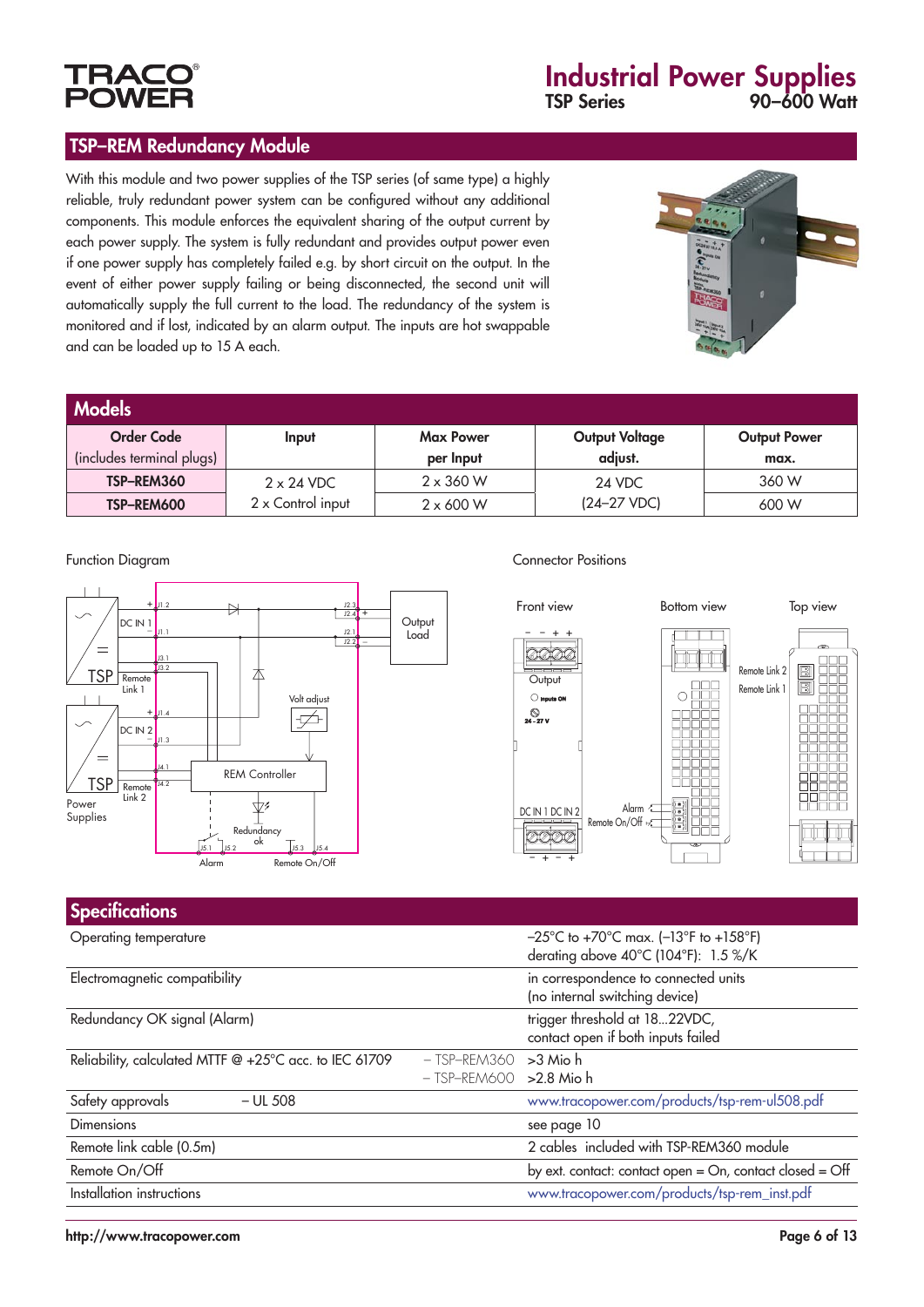# **POWF**

## Industrial Power Supplies TSP Series 90–600 Watt

#### TSP–BFM24 Buffer Module

The TSP-BFM24 buffer module will hold the output voltage of a 24 VDC power supply after brown outs or voltage dips of up to ten full 50 Hz cycles. During this buffer period no deterioration of the 24 VDC output voltage will occur. For many applications this buffer module is an ideal and cost effective alternative to a battery based backup system. The buffer module consists of a large bank of capacitors. When the power supply is switched on, the buffer capacitors will be charged. This will take approximately 30 second and an opto-coupler signal indicates the "READY" condition. When a power fail occurs, the capacitor bank is discharged, maintaining the output of the buffer module at its nominal voltage. This condition is indicated by an "POWER FAIL" signal. The hold up time is typically 200 ms at 25 A and 4 seconds typically at 1,2 A. After 4 seconds the buffer device will switch off the output voltage. The operating modes of the module are also indicated by a LED on the front panel also. The major advantage of this buffer solution is, that it is fully maintenance free and its storage capability does not deteriorate over the live time of the product.



| <b>Models</b>             |                          |                                             |                     |  |
|---------------------------|--------------------------|---------------------------------------------|---------------------|--|
| Order code                | <b>Operating Voltage</b> | <b>Buffer Time</b>                          | <b>Output Power</b> |  |
| (includes terminal plugs) | Range                    |                                             | max.                |  |
| TSP-BFM24                 | 2428VDC                  | 200ms typ. @ 25A max.<br>4.0 s max. $@1.2A$ | 600 W               |  |



| <b>PECIFICATIONS</b>          |                                                                                                                          |
|-------------------------------|--------------------------------------------------------------------------------------------------------------------------|
| Operating temperature         | $-25^{\circ}$ C to +70 $^{\circ}$ C max. (-13 $^{\circ}$ F to +158 $^{\circ}$ F)<br>derating above 40°C (104°F): 1.5 %/K |
| Electromagnetic compatibility | in correspondence to connected units<br>(no internal switching device)                                                   |
| Buffer voltage                | adjustable, > IV below input voltage, min. 22VDC                                                                         |
| Charging                      | 0.6 A max. / 30s max.                                                                                                    |
| Status signals                | Buffer Active, Buffer Ready (optocoupler output)<br>and dual colour LED for status indication                            |
| Inhibit                       | optocoupler input: 35V max. <5mA                                                                                         |
| <b>Dimensions</b>             | see page 10                                                                                                              |
| Installation instructions     | www.tracopower.com/products/tsp-bfm_inst.pdf                                                                             |
|                               |                                                                                                                          |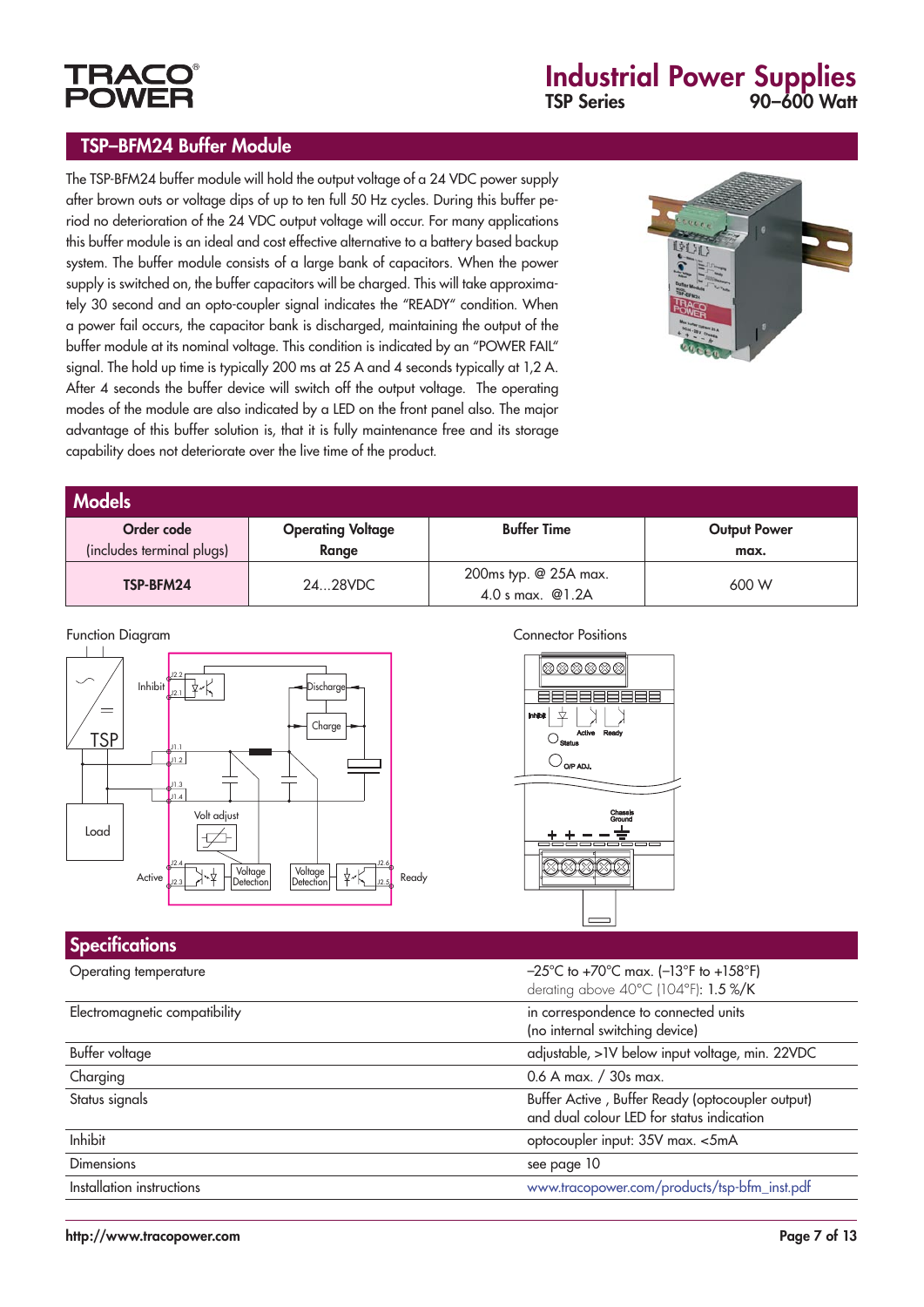

#### TSP–BCM24 Battery Controller Module

This module provides a professional battery management system to charge and monitor an external lead-acid battery. Together with a power supply of the TSP series, a perfect DC-UPS system can be configured. The connected battery will be charged and held in charged mode by the power supply. In the event of a mains power failure the battery will supply the output power until the battery is discharged. As a consequence, the output voltage of the system is equivalent to the battery voltage. To avoid overcharging the battery, an external temperature sensor adjusts the battery voltage automatically to the required end of charge voltage. This can extend the battery life.



The battery is protected against deep discharge. Mains power and battery status are monitored regularly and failures indicated by corresponding LED's and alarm outputs. The module also provides an external On/Off input to switch-off both, power supply and battery.

| <b>Models</b>             |                     |                    |                       |               |
|---------------------------|---------------------|--------------------|-----------------------|---------------|
| Order code                | <b>Inputs</b>       | <b>Input Power</b> | <b>Output Voltage</b> | *Output Power |
| (includes terminal plugs) |                     | max                | nom.                  | max.          |
| TSP-BCM24                 | 24 VDC Power Supply | 360 W              | 24 VDC                | 360 W         |
| TSP-BCM24A                | and 24 VDC Battery  | 600 W              |                       | 600 W         |

\*reduce max. output current by battery charging current

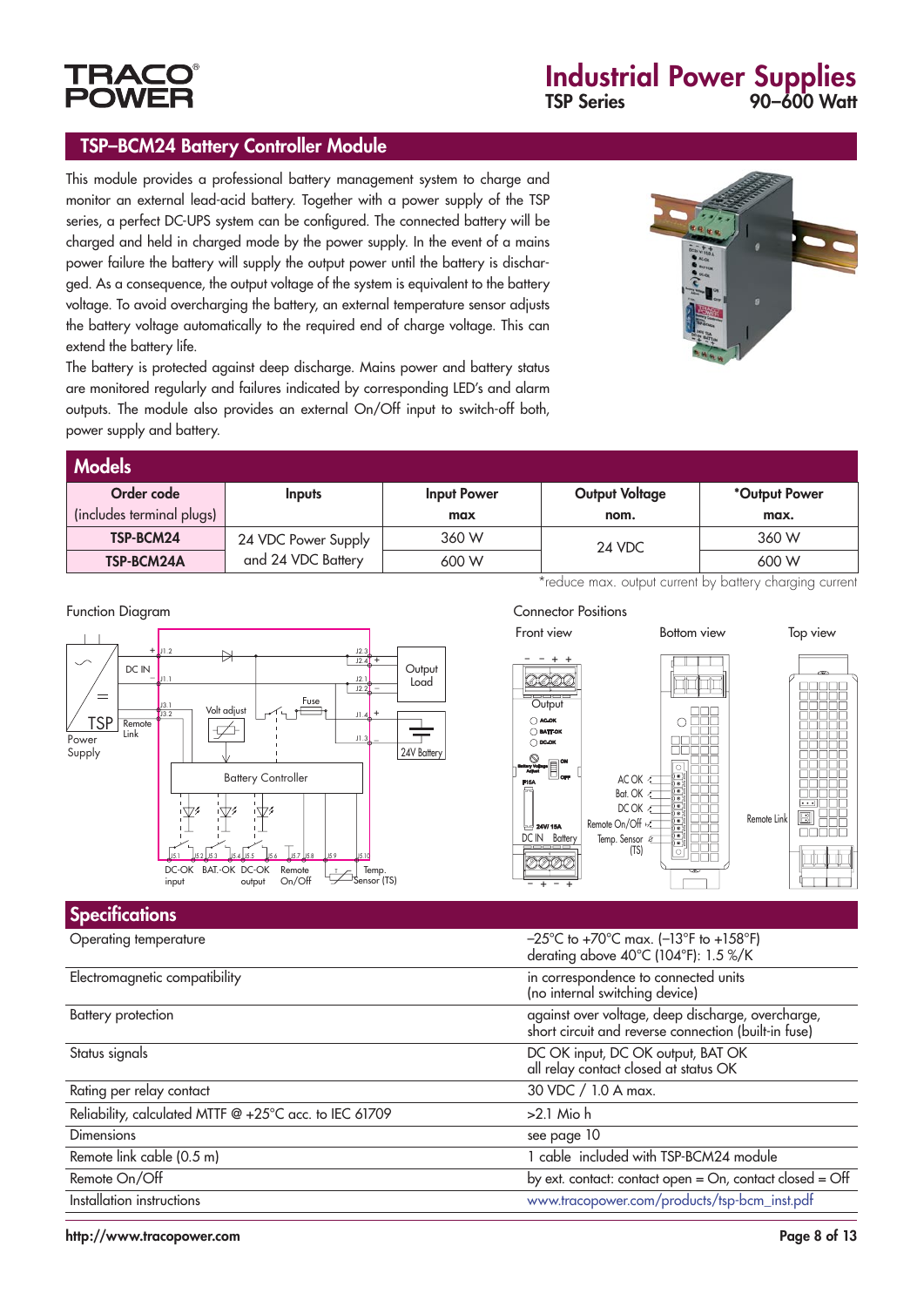### TSP–BAT Battery Pack

**TRAC POWEI** 





| <b>Models</b>                |                        |                                     |                         |
|------------------------------|------------------------|-------------------------------------|-------------------------|
| Order code                   | <b>Nominal Voltage</b> | <b>Charge current</b>               | <b>Nominal Capacity</b> |
| (includes mating connectors) |                        | max.                                | (at 25°C, 77°F)         |
| <b>TSP-BAT24-034</b>         |                        | 0.80A                               | $3.4$ Ah                |
| <b>TSP-BAT24-072</b>         | 24 VDC                 | 1.75 A                              | 7.2 Ah                  |
| <b>TSP-BAT24-120</b>         |                        | 3.00A                               | 12.0 Ah                 |
| <b>TSP-BAT24-072KIT</b>      |                        | Installation rack without batteries |                         |
| <b>TSP-BAT24-120KIT</b>      |                        |                                     |                         |

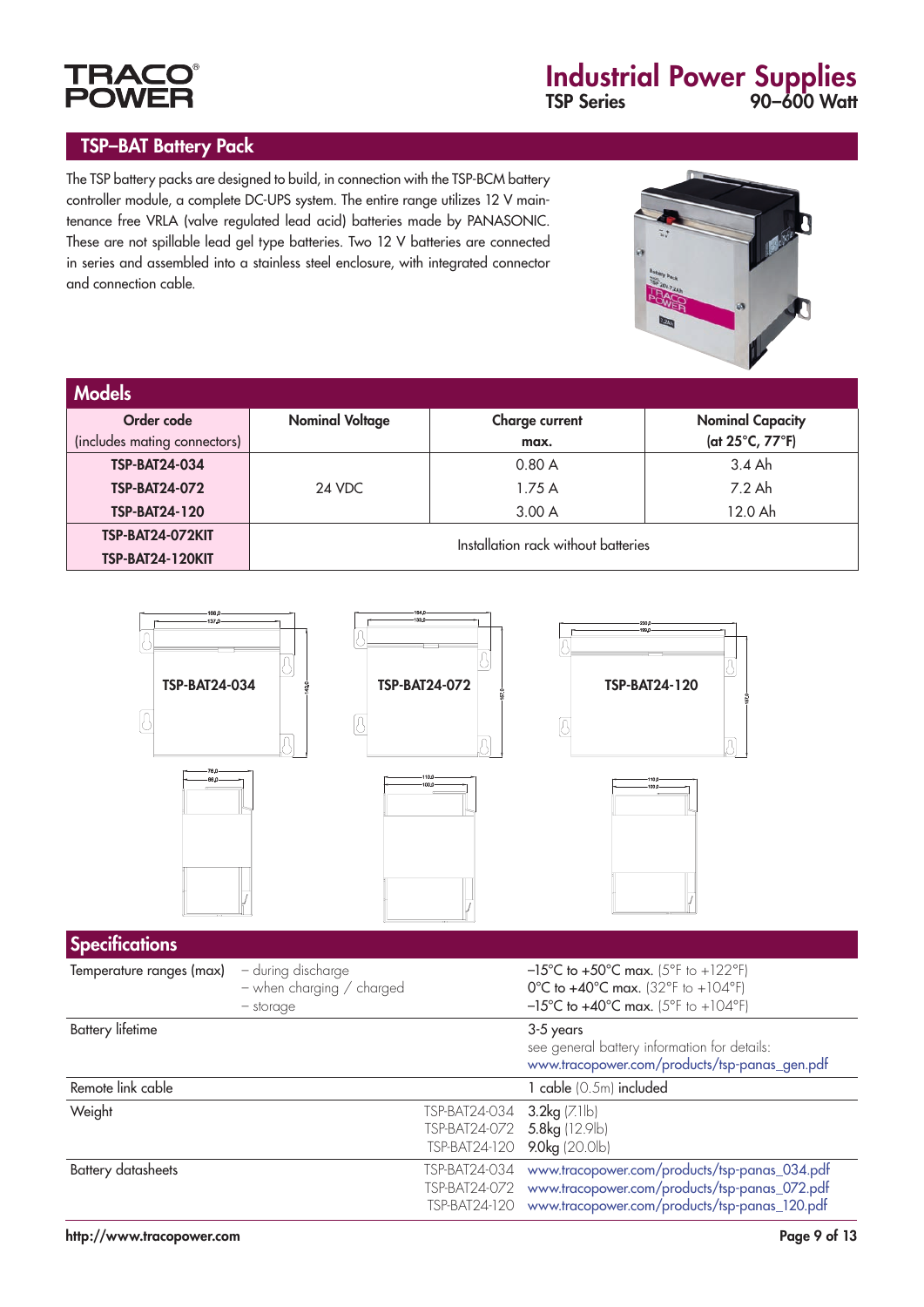## **TRA POW**

## Industrial Power Supplies TSP Series 90–600 Watt

#### Outline Dimensions

Models: TSP 070/090 TSP-REM360 TSP-BCM24



Models: TSP 140/180 TSP-REM600 TSP-BCM24A TSP-BFM24



Dimensions in  $[mm]$ ,  $( ) =$  inch Tolerances:  $\pm 0.5$  mm ( $\pm 0.02$ )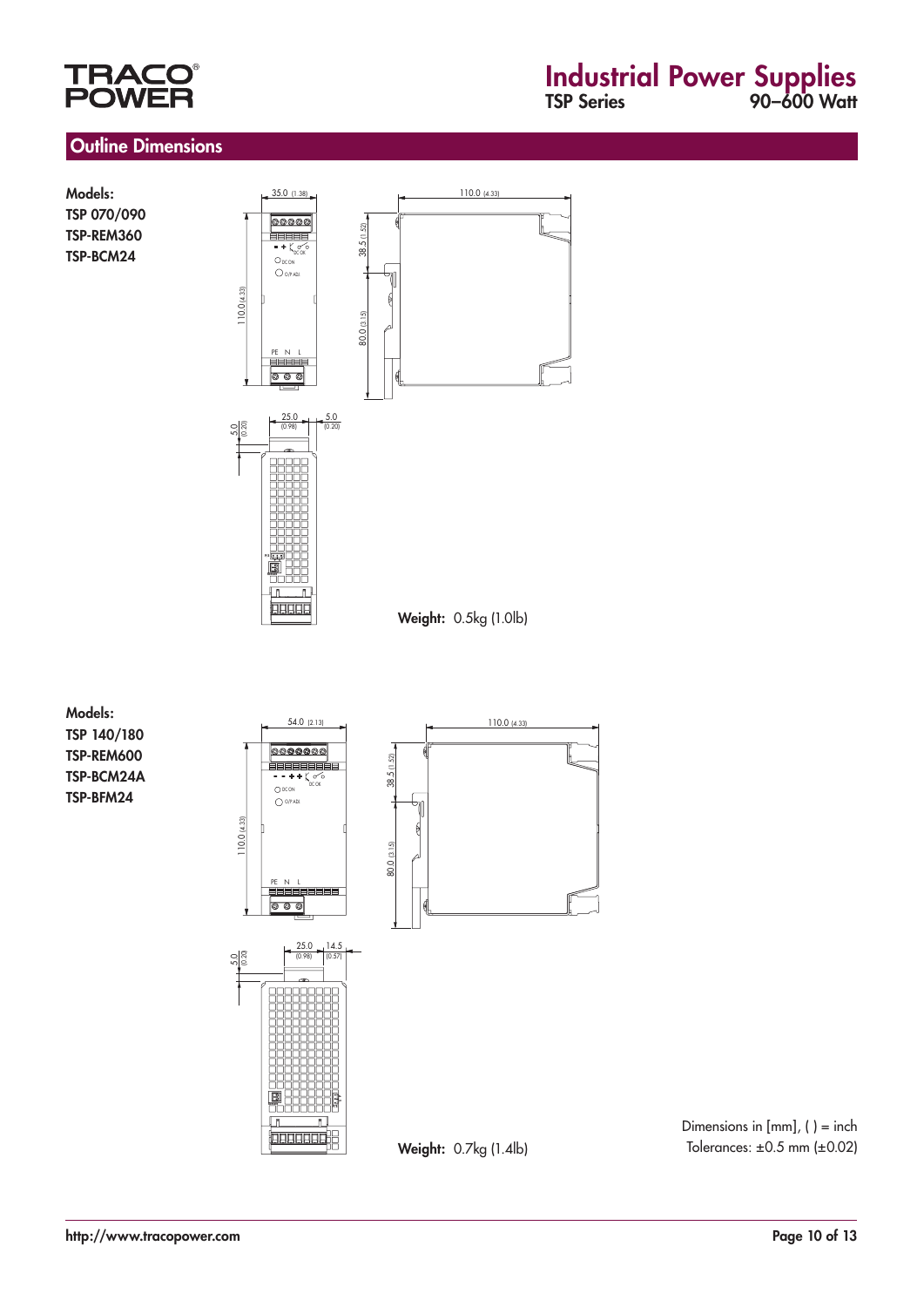

### Outline Dimensions

## Industrial Power Supplies TSP Series 90–600 Watt

#### TSP 360



Ì

<u>e Carlo de Cape</u>



Weight: 1.1kg (2.4lb)

Dimensions in [mm], ( ) = Inch Tolerances: ±0.5 mm (±0.02)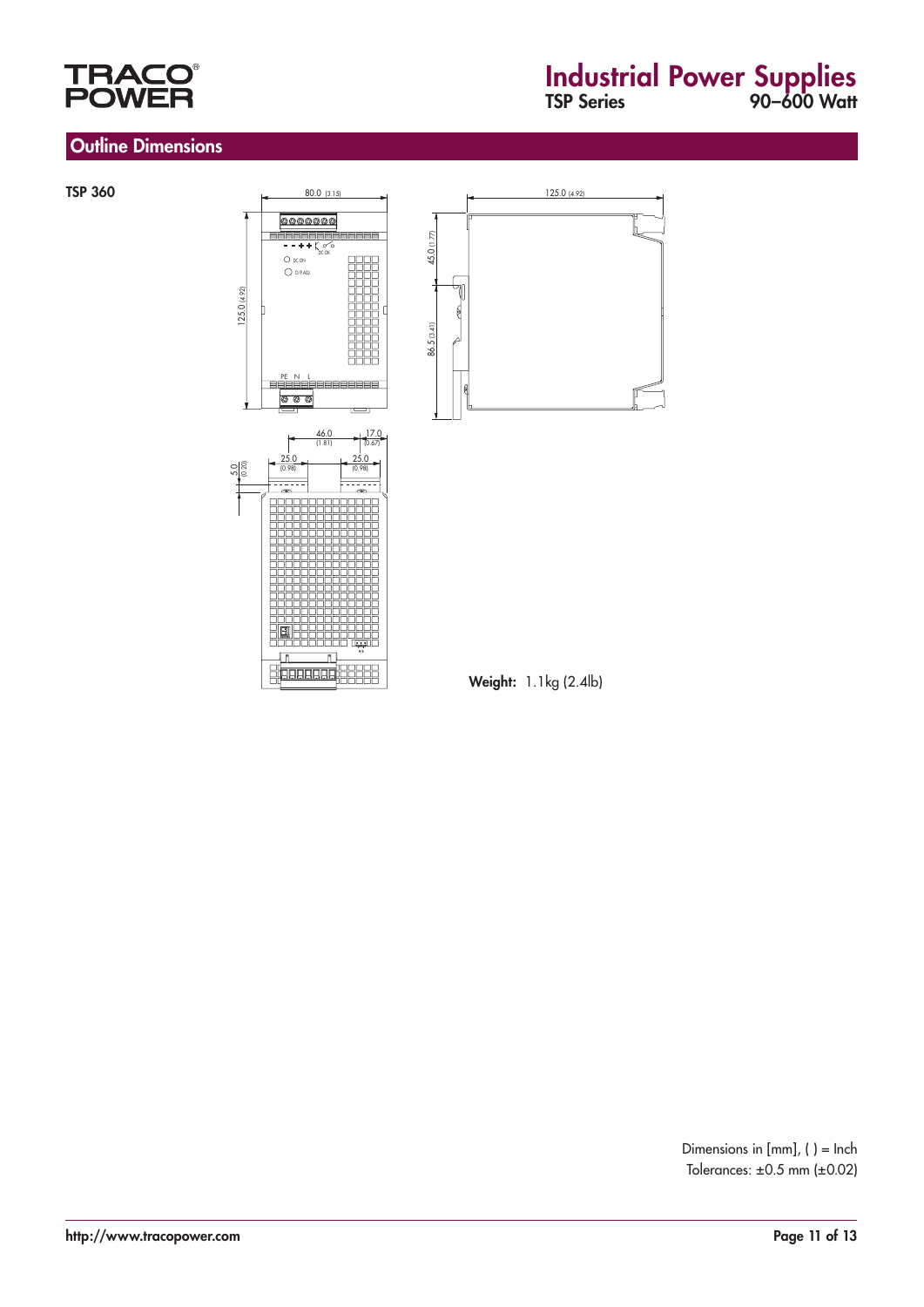

### Outline Dimensions

TSP 600



Weight: 2.8kg (6.0lb)

Dimensions in [mm], ( ) = Inch Tolerances: ±0.5 mm (±0.02)